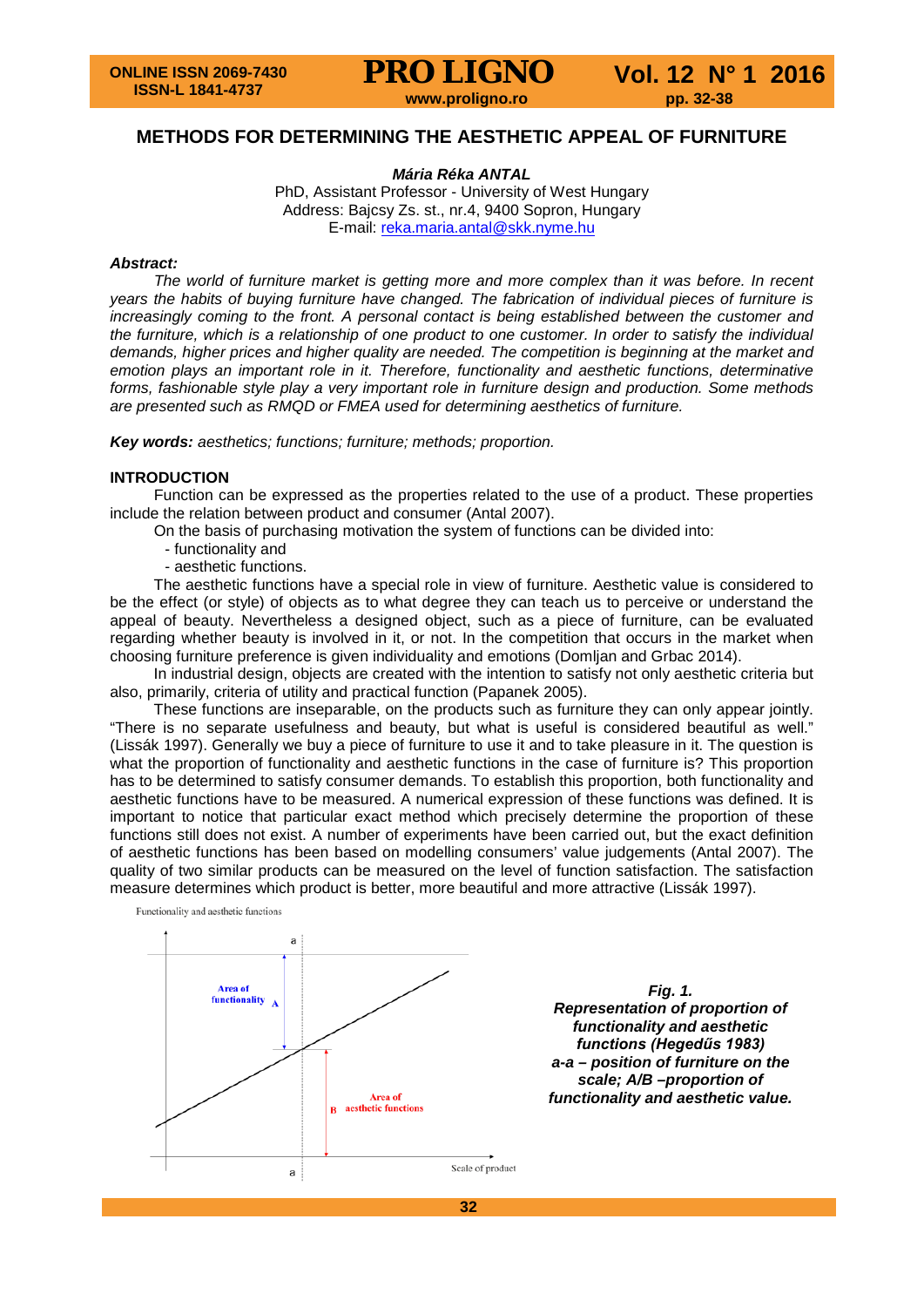Optimal aesthetic quality of a product depends on the proportion of *A/B*, represented in the section *a-a*. This proportion is to be designed according to customer demand, i.e. in an optimal way.

#### **OBJECTIVE**

The objective of this paper is to report on a research, including the analysis of the proportion of functionality and aesthetic appeal of furniture. The functions express the relationship between the product (furniture) and its user. This paper presents some research results how function and aesthetics appearing of the different styles of the furniture could be determined, measured and could influence to customer requirements and demands by using RMQD and FMEA methods.

#### **METHODS**

From designers' point of view, it is very important what kind of methods are used to determine optimal proportion of the requiremenst of the product and for what purposes the proportion could be used as well. Some of designers' methods are:

- Optimization
- Function analysis
- Questionnaire research
- Ranking Method Quality Development
- Failure Mode and Effects Analysis

#### **Optimization of proportion of functionality and aesthetic functions**

A product consists of subsets of functionality and aesthetic functions which mostly means the aesthetic quality of the product. The proportion of functionality and aesthetic functions is optimal if it meets the demands of consumers.

According to Hegedűs, aesthetic functions are analysed separately from functionality. He gave values for functionality and aesthetic functions (Hegedűs 1994).

If functionality of a product is to be:

 $H_1$ ,  $H_2, \ldots H_i$ ... $H_n$ ;

the aesthetic functions of a product is to be:

 $E_1, E_2,...E_j...E_m;$ 

follows that:

h<sub>i</sub> is the value of H<sub>i</sub>;  $e_i$  is the value of  $E_i$ 

and if these functions are linked to the product, which is supposed to satisfy the customers' needs, it can be express as follows:

 $\varepsilon_i =$  $\overline{1}$  $\overline{\mathfrak{l}}$  $\overline{ }$ ₹  $\left[1\right]$  if E<sub>j</sub> is carried by the product 0, if E<sub>j</sub> is not carried by the product  $\delta_i =$  $\vert$ ₹  $\left[1\right]$ , ha $\,$  H<sub>i</sub> is carried by the product

 $\left[0, \text{ha H}_i\right]$  is not carried by the product

Using these values, the proportion of functionality and aesthetic functions can be expressed by the formula:

$$
\frac{\sum_{i=1}^{n} \delta_i h_i}{\sum_{j=1}^{m} \varepsilon_j e_j} = opt.
$$
\n(1)

As an example in Table 1 there are some functions ( $F_i$ ) of a product which could be observd and analysed.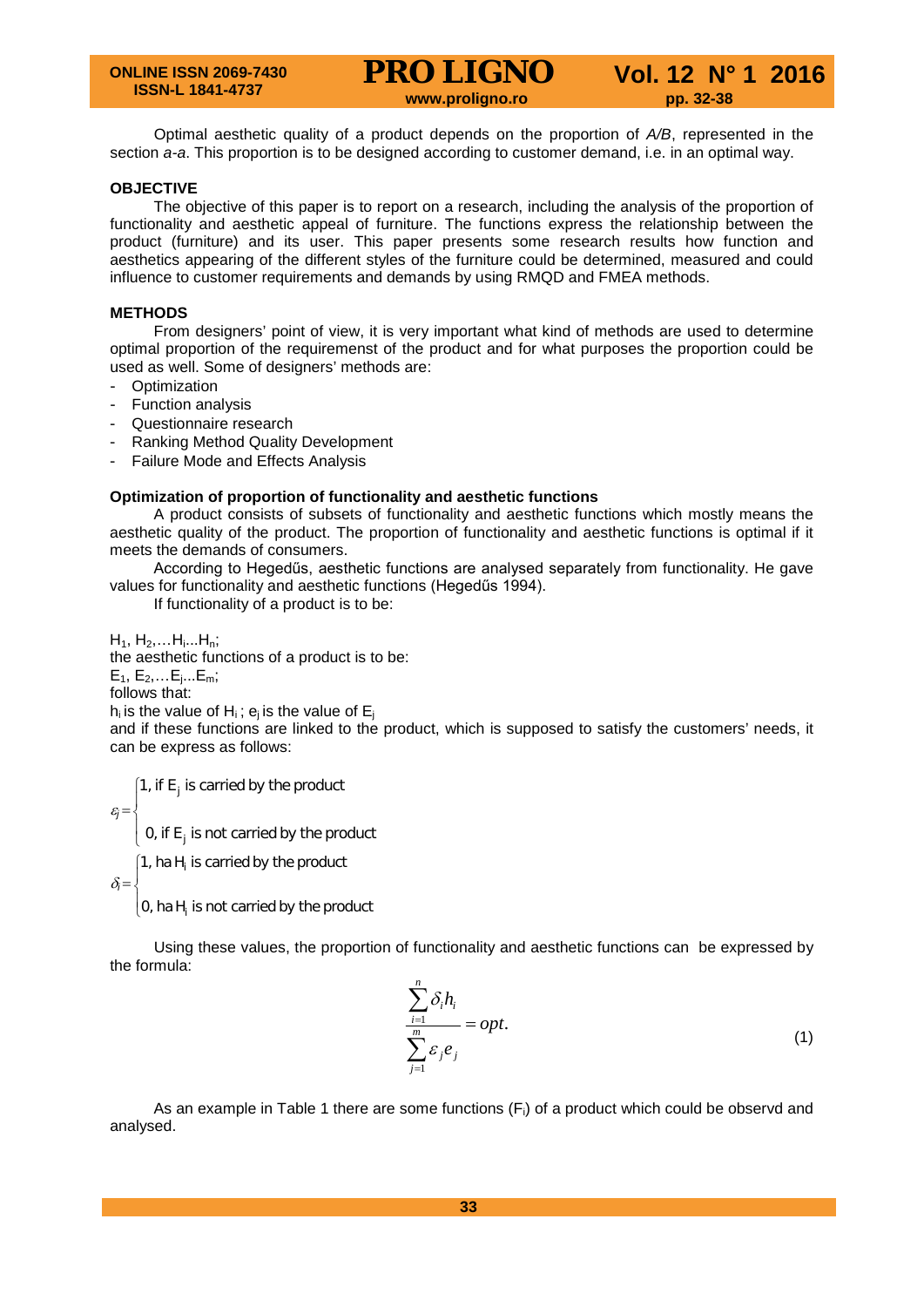*Table 1*

| Some of the functions of a product to be analysed |                                                   |  |  |  |
|---------------------------------------------------|---------------------------------------------------|--|--|--|
| Aesthetic functions $(F_i)$                       | Functionality $(F_i)$                             |  |  |  |
| $E_1 = F_2$ Satisfy of ergonomics needs           | $H_1 = F_2$ Satisfy of ergonomics needs           |  |  |  |
| $E_2 = F_1$ Accommodate to the house              | $H_2 = F_4$ Help the work                         |  |  |  |
| $E_3 = F_3$ Satisfy aesthetic needs               | $H_3 = F_5$ Measure up to the medical regulations |  |  |  |
| $E_4 = F_6$ Orientate to the ambience             | $H_4 = F_6$ Orientate to the ambience             |  |  |  |
| $E_5 = F_8$ Carry face                            | $H_5 = F_8$ Carry face                            |  |  |  |
| $E_6 = F_7$ Carry style                           |                                                   |  |  |  |

Using the formula (1) and the data in the Table 1, it can be written as follow:

$$
\frac{\delta_2 h_2 + \delta_4 h_4 + \delta_5 h_5 + \delta_6 h_6 + \delta_8 h_8}{\varepsilon_1 e_1 + \varepsilon_2 e_2 + \varepsilon_3 e_3 + \varepsilon_6 e_6 + \varepsilon_7 e_7 + \varepsilon_8 e_8} = \frac{a}{b} = opt.
$$
\n(2)

The optimization means a constriction within interval on the basis of a criterion. With numerous sampling, a/b rates can be defined and evaluated, as well as the customer satisfaction (rate of satisfaction). The probability value of weighted rate shows the optimum scale (proportion). The type and specifics of distribution can be determined, and by means of these the bottom and upper limits of confidence intervals of e.g. 95% (Fig. 2).



*Fig. 2. The optimisation of criteria in furniture (Antal 2007).*

If the value, for example, is -2σ<a/b<+2σ, it can be declared, that the furniture is aesthetically acceptable or the furniture is exclusive.

Aesthetic numbers for the practical expression of the relation can be suggested, the applicability of the theoretical relation for furniture can be reviewed.

#### **Function analysis**

Identifying *customer needs* means creating a high-quality information channel from the customers to the product developers. This will ensure that those who directly control the details of the product, including the product designers, understand the needs of the customer. Those needs has to be organized into hierarchical list in order to be more understandable. The methods which can be used for identifying customer needs are interviews, focus groups, observing the product in use.

The customer needs are helpful to define the *functions* of a product. The needs have to be transformed into functions. Functions are abstractions of what a product should do. A limited number of elementary or general functions on a high level of abstraction create a function structure. The functions are organised into a hierarchical order, in a so called tree structure.

*Function analysis* is a method for analysing and developing a function structure. A function structure is an abstract model of the new product, without material features such as shape, dimensions and materials of the parts. It describes the functions of the product and its parts and indicates the mutual relations. In function analysis, the product is considered as a technical-physical system. The product functions consists of a number of parts and components which fulfil sub-functions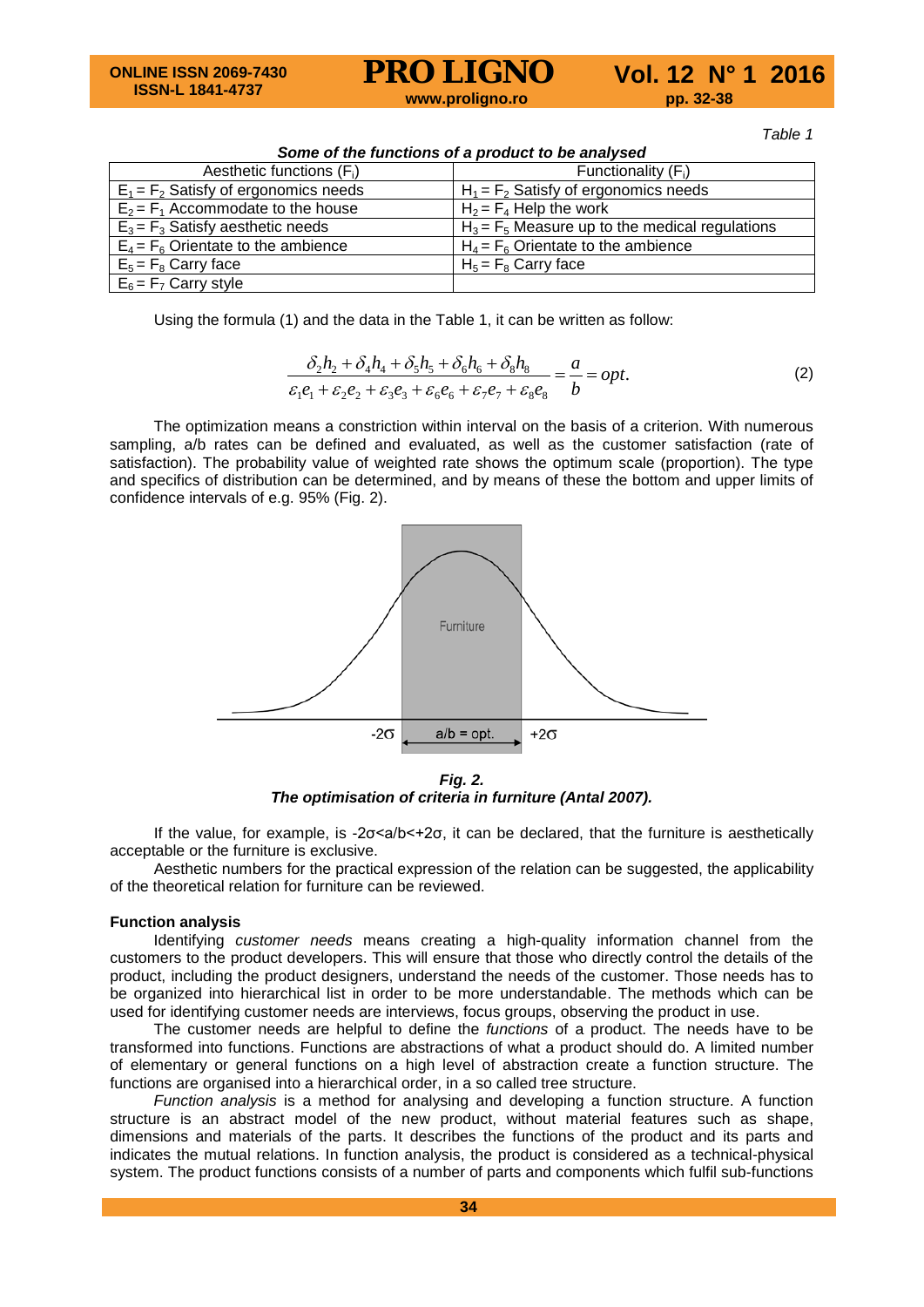and the overall function. By choosing the appropriate form and materials, a designer can influence the sub-functions and the overall function. The principle of function analysis is to specify what the product should do and then to infer what the parts - which are yet to be developed - should do as well. (Boeijen *et al.* 2013).

By selecting aesthetic functions from the tree structure and by using them in Failure Mode and Effects Analysis, the aesthetical quality of the product in the planning stage can be assured. The measure of the aesthetic functions has become possible by functions value and the weight numbers of determinative style.

#### **Failure Mode and Effects Analysis (FMEA)**

*Failure Mode and Effects Analysis (FMEA)* is a model used to prioritize potential defects based on their severity, expected frequency, and likelihood of detection. An FMEA can be performed on a design or a process, and is used to prompt actions to improve design or process robustness. The FMEA highlights weaknesses in the current design or process in terms of the customer, and is an excellent vehicle to prioritize and organize continuous improvement efforts on areas which offer the greatest return. The process is very straightforward, and begins by identifying all of the probable failure modes. This analysis is based on experience, review, and brainstorming, and should use actual data if possible (\*\*\* 2014).

The failure mode and effects analysis model can help teams decrease project scope and complexity by focusing in on the primary failure modes of a process. Creating an FMEA is best done by coordinating a cross-functional team and using objective and subjective knowledge to identify accurate properties about the identified failure modes.

This method can be used by taking into consideration only aesthetical functions combined with function analysis. It means that the aesthetical functions of furniture could be determined and the aesthetical characteristics and forms of furniture could be analysed. A function structure of the furniture can be created in order to select the aesthetical functions, and to introduce in the FMEA process to make possible measuring them. The functions with failured result are assigned by the elements of the furniture. For these functions the potential failures are identified as well as the effects and reasons of the failures. The control for prevention is established for all potential failures. The effect and the level of satisfaction of the customer is analysed by the team if one of the aesthetical function is not satisfied. In this occasion, the disappointment of the customer is measured. For the aesthetical functions the relevance measurer numbers are determined. The severity of the failure with these numbers can be appreciate. Example: if an aesthetical function is not satisfied, this is marked as a failure. The importance of the failure's effect (severity) can be expressed by a weight number. Scoring is made from the customer's perspective, on a scale from 1 to 100 (10 if the customer perceives the aesthetical value 100%, 1 if the customer hardly perceives the value) (Table 2).

*Table 2*

| Severity (Importance of the failure)               |                             |                |  |  |
|----------------------------------------------------|-----------------------------|----------------|--|--|
| Detection of the value of the aesthetical function | The degree of the failure's | Weight         |  |  |
| (%)                                                | effect                      | number         |  |  |
| (The customer completely perceives the value of    |                             |                |  |  |
| aesthetical function)                              |                             |                |  |  |
| 90-100                                             | Very high                   | 10             |  |  |
| 80-90                                              | Very high                   | 9              |  |  |
| 70-80                                              | High                        | 8              |  |  |
| 60-70                                              | High                        | 7              |  |  |
| 50-60                                              | <b>Medium</b>               | 6              |  |  |
| 40-50                                              | <b>Medium</b>               | 5              |  |  |
| $30 - 40$                                          | <b>Medium</b>               | 4              |  |  |
| 20-30                                              | Low                         | 3              |  |  |
| $10 - 20$                                          | Low                         | $\overline{2}$ |  |  |
| $0 - 10$                                           | Very low                    | 1              |  |  |
| (The customer hardly perceives the function        |                             |                |  |  |
| value)                                             |                             |                |  |  |

The next step is to assign a value on a 1-10 scale for the probability of occurrence, as well as for the probability of detection for each of the potential failure modes. After assigning a value, the three numbers for each failure mode are multiplied together to yield a Risk Priority Number (RPN). The RPN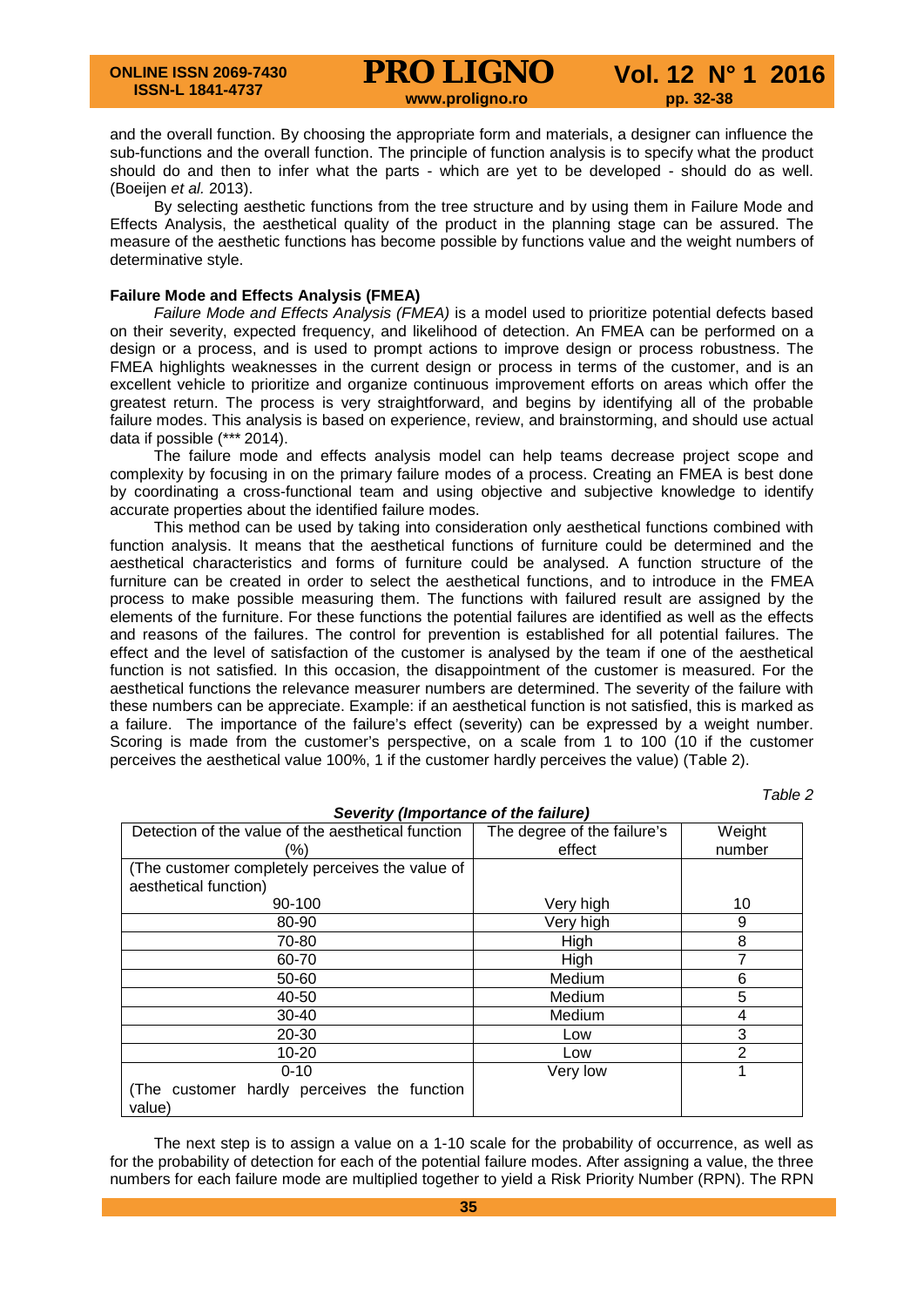becomes a priority value to rank the failure modes, with the highest number demanding the most urgent improvement activity.

During the analysis determining the aesthetical functions of furniture and taking into consideration their realization rate will open possibility to measure aesthetical functions and to improve the aesthetical quality of furniture. The quality is optimised by eliminating all possible failures, locating their impacts and reasons before getting to the customers.

#### **Ranking Method Quality Development (RMQD)**

The RMQD is a method which is used for matching and comparison of furniture and concurrency analysis. Compliance with the functions of the determining forms is defined with this method and ranked by means of the degree of correspondence.

A threshold value can be defined as:

- The pieces of furniture that are situated above this threshold value meet the requirements (e.g. they are exclusive),

- The pieces of furniture that are situated below this threshold value do not meet the requirements (e.g. they are not exclusive).

Through the determining forms, the aim is to detect the proportion of aesthetic and functional properties by certain properties. The assessment factors can then be measured by using some properties which are not of equal weight, but are ranked by RMQD. This can help create a basis for comparison, which enables us to establish whether these properties are included in the furniture and to what degree they are present.

*An assessment method* based on the overall emotions was created. The method aimed at determining the range of style properties for a given furniture family. The algorithm presented below is suitable for applying this assessment method (Fig. 3).



*The algorithm for applying the assessment method (Antal 2007).*

#### **Questionnaire**

The answer to the problem of what kind of furniture properties allow determining the style of a group of furniture could be established with a questionnaire. On the basis of the answers, an order of rank may be formed and the first ten properties will then be considered. The answers should provide some information on the fact to what degree (what percentage) the given pieces of furniture meet the criteria of a given style, and what kind of weighted order should be arranged. The RMQD surveying system is suitable for this kind of complex measurement.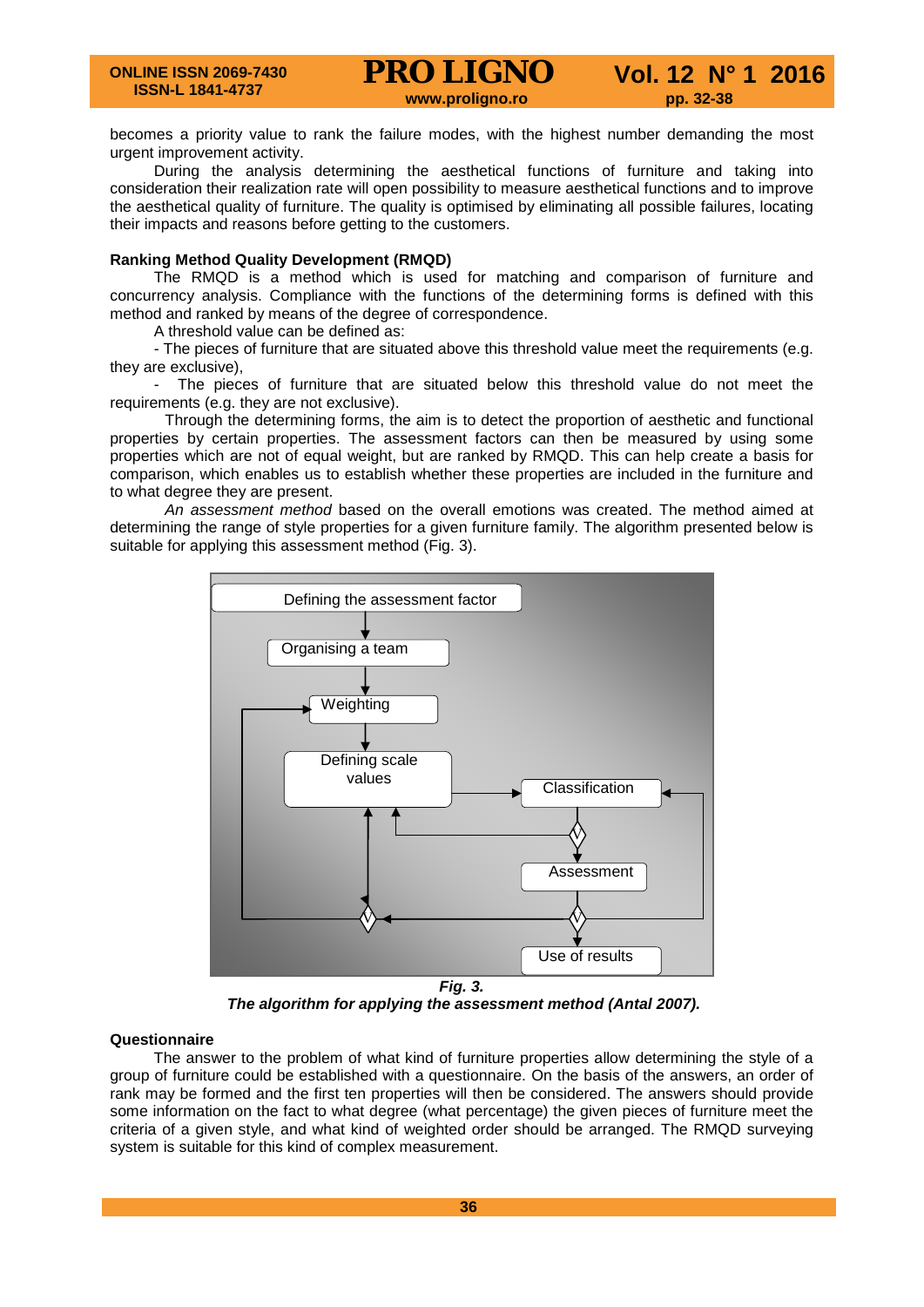#### **RESULTS & DISCUSSION**

For the research five groups of furniture were selected as the samples from different points of view. The rank of selection was high quality furniture made from massive wood. Quality in this occasion means high aesthetic, construction, technology and economics level of requirements. Groups of furniture samples used for the RMQD analysis were ranked from A to E.

First phase of the research was organizing a team and determining the parameters. The agreement coefficient of the team was over 90%. The distribution of the team members' evaluation was  $± 10%$ .

The process of the research was determined in the order of steps as follow:

- determining the task, meeting of the team members
- studying the collected documentation of the selected furniture
- the previous steps of research were studied and accepted as the input results; e.g. 7 items out of the 10 style properties was considered as characteristic of the style
- the properties and requirements were classified and weighed compared
- the selected 5 groups of furniture were analysed and composed in group work, the values of 5-1 scale (5 equals the assessment factor which the furniture best complies with) was renked
- the assessment factors were evaluated individually by each member of the team, which was carried out by means of a assessment list (Table 4)
- all the data were analysed by statistic computer programms, presented in tables and diagrams as well
- the partial results were analysed and performed as the required common assessment.

After anallytical data processing, the research results appears as follows:

The agreement coefficient is over the required 90%. The team member whose assessment range was over the standard threshold value was excluded by the computer when arranging the results.

The order of the previously established assessment factors was in compliance with the order of rank of the pilot survey.

The weighted order of the assessment factors was as presented in the Table 3 and Fig. 4.

| , uviv v<br>Weighted order of the assessment factors |                        |  |  |  |
|------------------------------------------------------|------------------------|--|--|--|
| <b>Assessment factors</b>                            | Weighted order of rank |  |  |  |
| aesthetic appeal                                     | 24,00                  |  |  |  |
| material-colour harmony                              | 21,05                  |  |  |  |
| visible style properties                             | 19,84                  |  |  |  |
| harmonious appearance                                | 9,97                   |  |  |  |
| typical rate of proportions                          | 8,65                   |  |  |  |
| smartness                                            | 8,33                   |  |  |  |
| pureness of style                                    | 8,16                   |  |  |  |

The list of one of the assessing team members is shown as an example in the Table 4.

#### *Table 4*

*Table 3*

| ASSESSINGIN IISL             |                  |   |  |   |  |
|------------------------------|------------------|---|--|---|--|
| <b>Assessment factors</b>    | <b>Furniture</b> |   |  |   |  |
|                              | −                | в |  | D |  |
| aesthetic appeal             |                  |   |  |   |  |
| material-colour harmony      |                  |   |  |   |  |
| visible style properties     |                  |   |  |   |  |
| harmonious appearance        |                  |   |  |   |  |
| typical rates of proportions |                  |   |  |   |  |
| smartness                    |                  |   |  |   |  |
| pureness of style            |                  |   |  |   |  |

*Assessment list*

The final result of the survey shown that the five groups of furniture are in compliance with the criteria of style (Table 5).